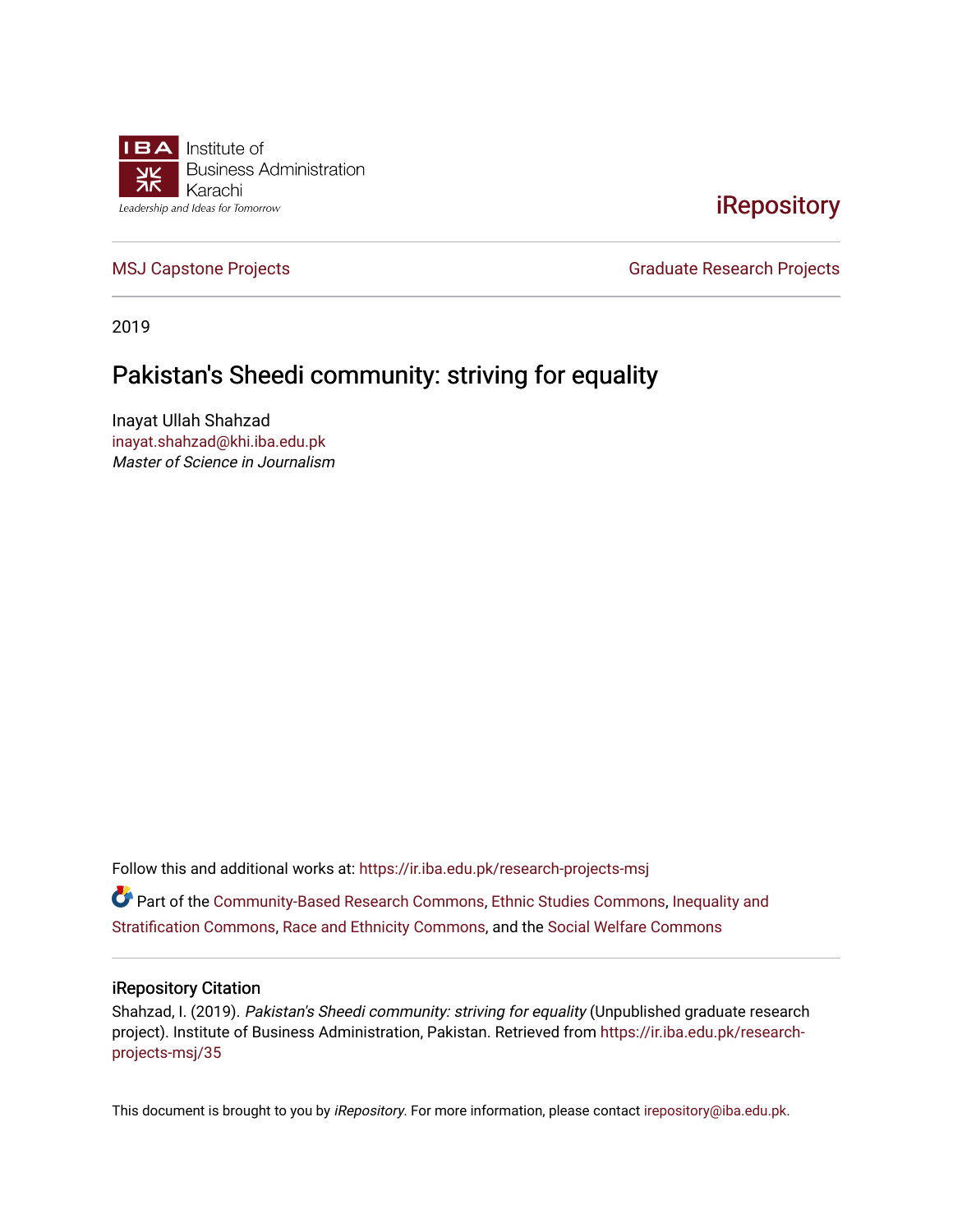



# **PAKISTAN'S SHEEDI COMMUNITY STRIVING FOR EQUALITY**

This Survey report is submitted to the Faculty of Business Administration as partial fulfillment for Master of Science in Journalism degree.

by

**Inayat Ullah Shahzad**

Supervised by

**M. Qaseem Saeed** Lecturer Department of Journalism Centre for Excellence in Journalism Institute of Business Administration (IBA), Karachi

Fall Semester 2020 Institute of Business Administration (IBA), Karachi, Pakistan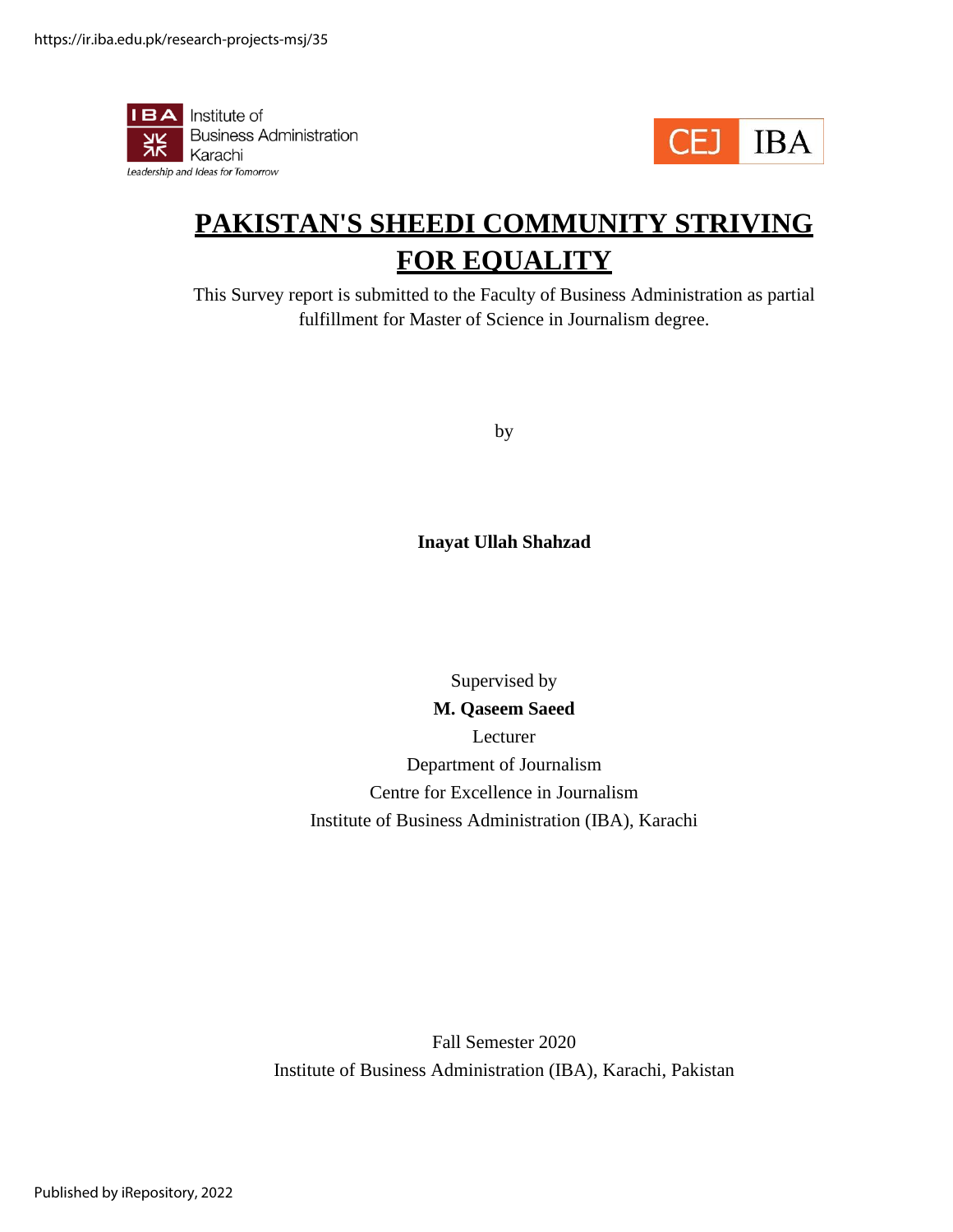



# **PAKISTAN'S SHEEDI COMMUNITY STRIVING FOR EQUALITY**

This Survey report is submitted to the Faculty of Business Administration as partial fulfillment for Master of Science in Journalism degree.

by

**Inayat Ullah Shahzad**

**Committee/Panel:**

**Kamal Siddiqi** Director CEJ IBA

**Umair Bin Riaz** Journalist, VOA Urdu

> Fall Semester 2020 Institute of Business Administration (IBA), Karachi, Pakistan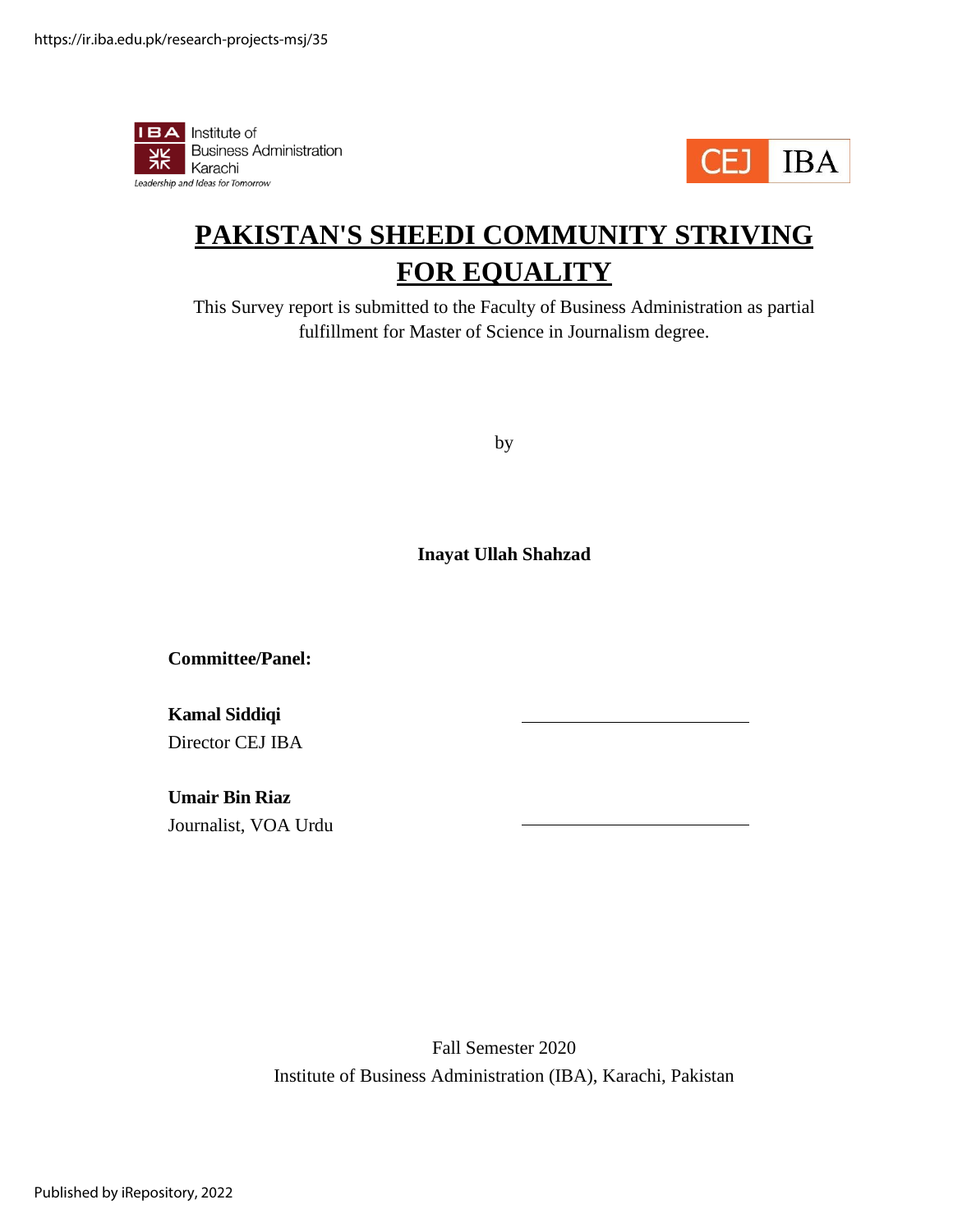https://ir.iba.edu.pk/research-projects-msj/35

<span id="page-3-0"></span>Copyright: **2021, Inayat Ullah Shahzad**

All Rights Reserved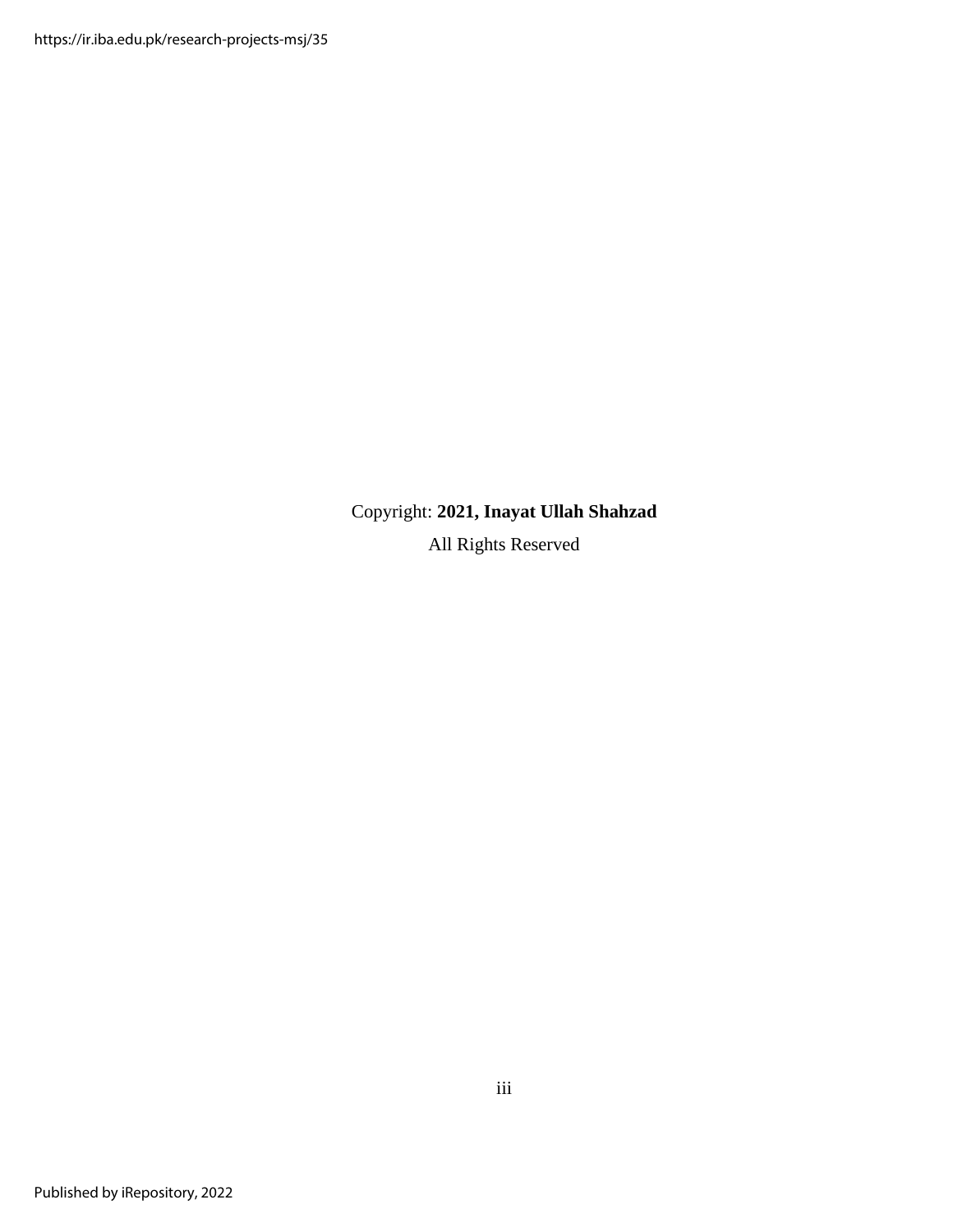## **Dedication**

<span id="page-4-0"></span>Dedicated to my loving father Mr. Nizar Ali Khan and mother Ms. Nowrooz Bibi who have supported me every time with their unconditional love and sincere guidance. Moreover, it is dedicated to the black lives who are facing discrimination from any part of the world.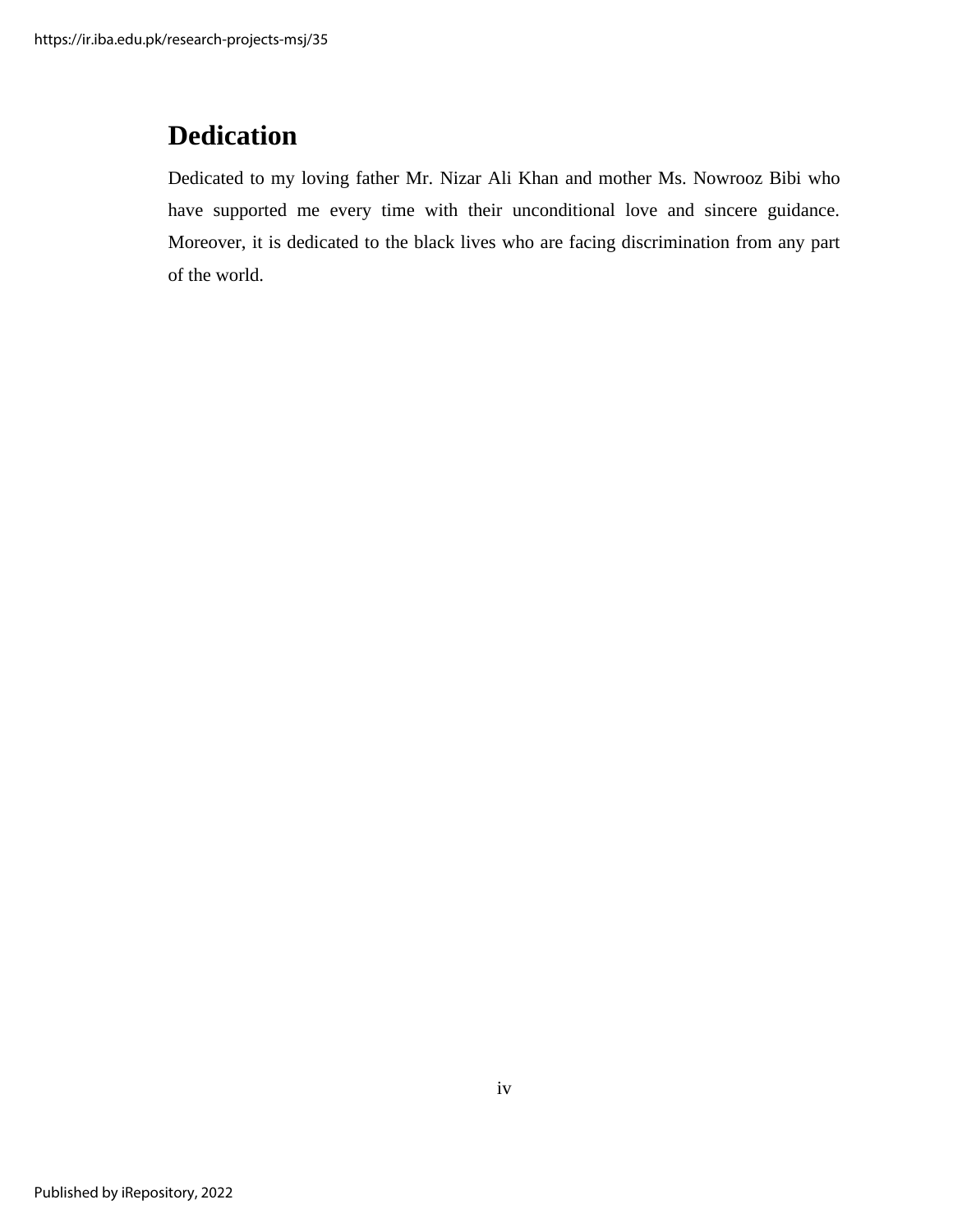#### **Acknowledgement**

I want to thank my supervisor Mr. Qaseem Saeed for helping me at each and every step in this thesis, specially helping me meeting the deadlines during the Covid pandemic.

I am grateful to my family members Sana Ullah Wasi, Tamkeen Ali Hussaini, Rahila Hassana and Rehmat Wali Khan for always showing love and support and helping in the toughest times of pandemic. Without their sincere support completion of this research project was not possible.

I am thankful to my amazing friends Mr. Pyar Ali Amir Ali, Mr. Zeeshan Khan, Mr. Danish Ali Umrani and Ms Rabia Bugti for easing up my time during this and helping me out in any way possible for them.

I extend my sincere gratitude to the leaders of Sheedi community, specially sir Yaqoob Sheedi for sharing his knowledge and making arrangements meeting relevant Sheedi activists.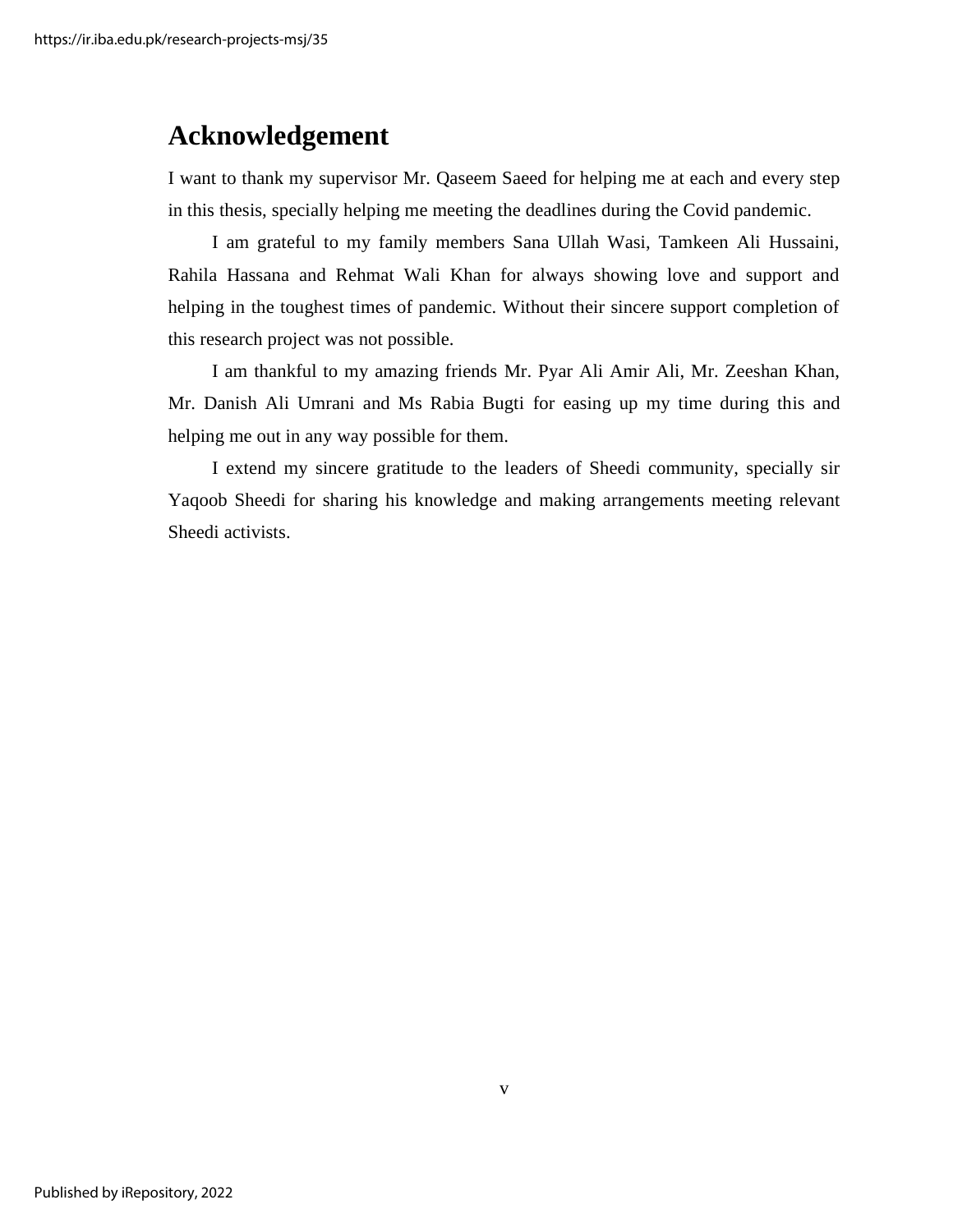# <span id="page-6-0"></span>**Table of Contents**

| Page |
|------|
|      |
|      |
|      |
|      |
|      |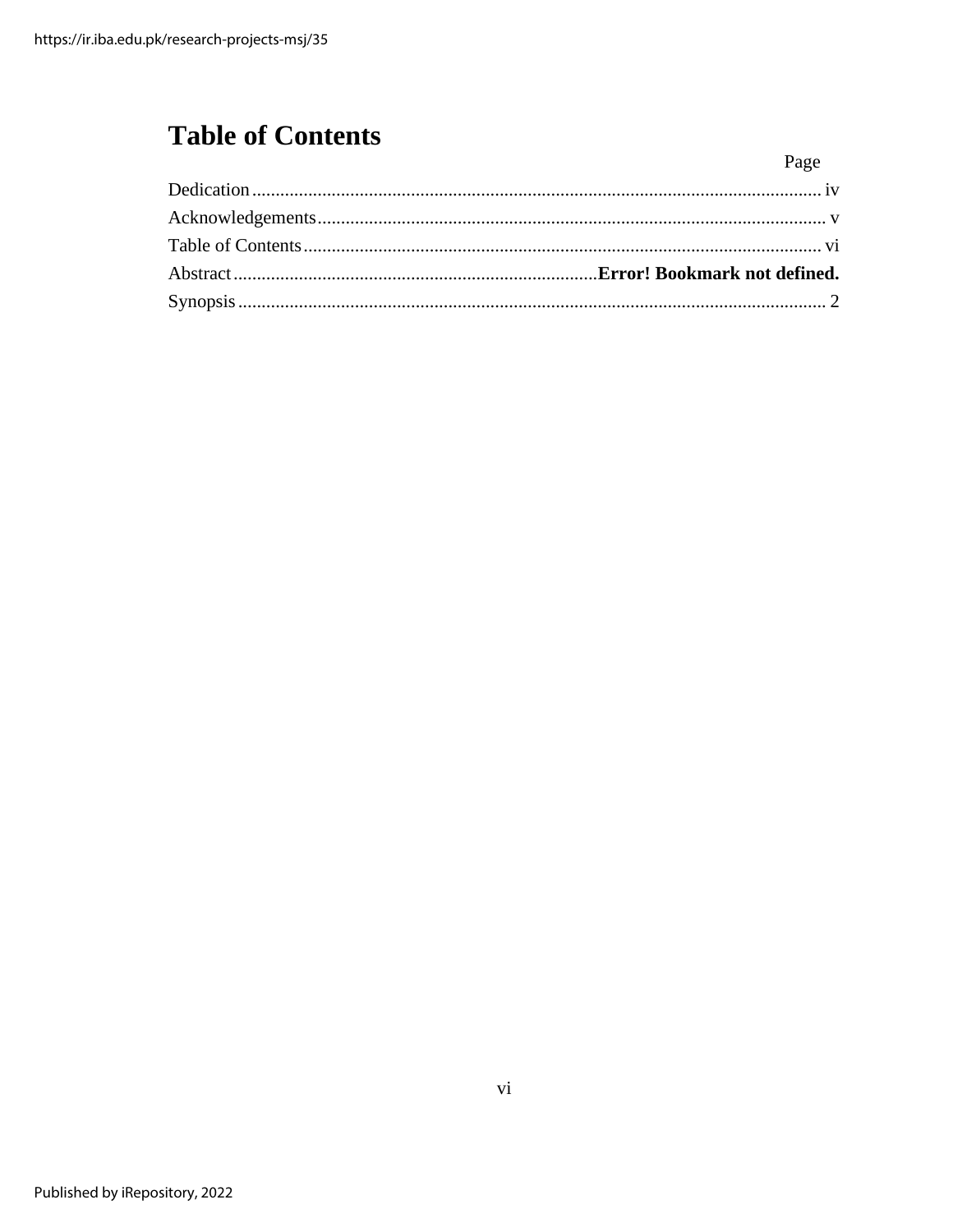## **Abstract**

Sheedi or the (Afro-Pakistani) community lives in most of the southern parts of Sindh province of Pakistan. As per an estimate given by Sheedi Youth Welfare Organization, the population of the community is about one million. Like many other countries, the black lives in Pakistan face numerous issues too. Sheedi community in Pakistan is striving for human rights and equality. The community faces color based discrimination, racism, un equality etc. About 85 % of Sheedi youths are unemployed or labors. Most of them earn less than 100 USD a month. Sheedi women face multiple issues like early marriage, laboring, color based discrimination etc. Sheedi's history in Pakistani curriculum is manipulated. They are considered as slaves that were brought to Pakistan and still living here. Alarmingly, even now they are being treated as slaves in Pakistan. Sheedi community leaders in their new findings declare that Sheedi's are living in this region for 5000 years. They believe that this hypothesis is not factual that they were slaves. They urge the Pakistani government to correct their history in academics and to treat them as equal citizens of Pakistan.

The above written findings have raised serious questions on Pakistan's status as a welfare state. When will the government be able to find solution for Sheedis? When will they be treated as equal citizens of Pakistan? the future will witnes.